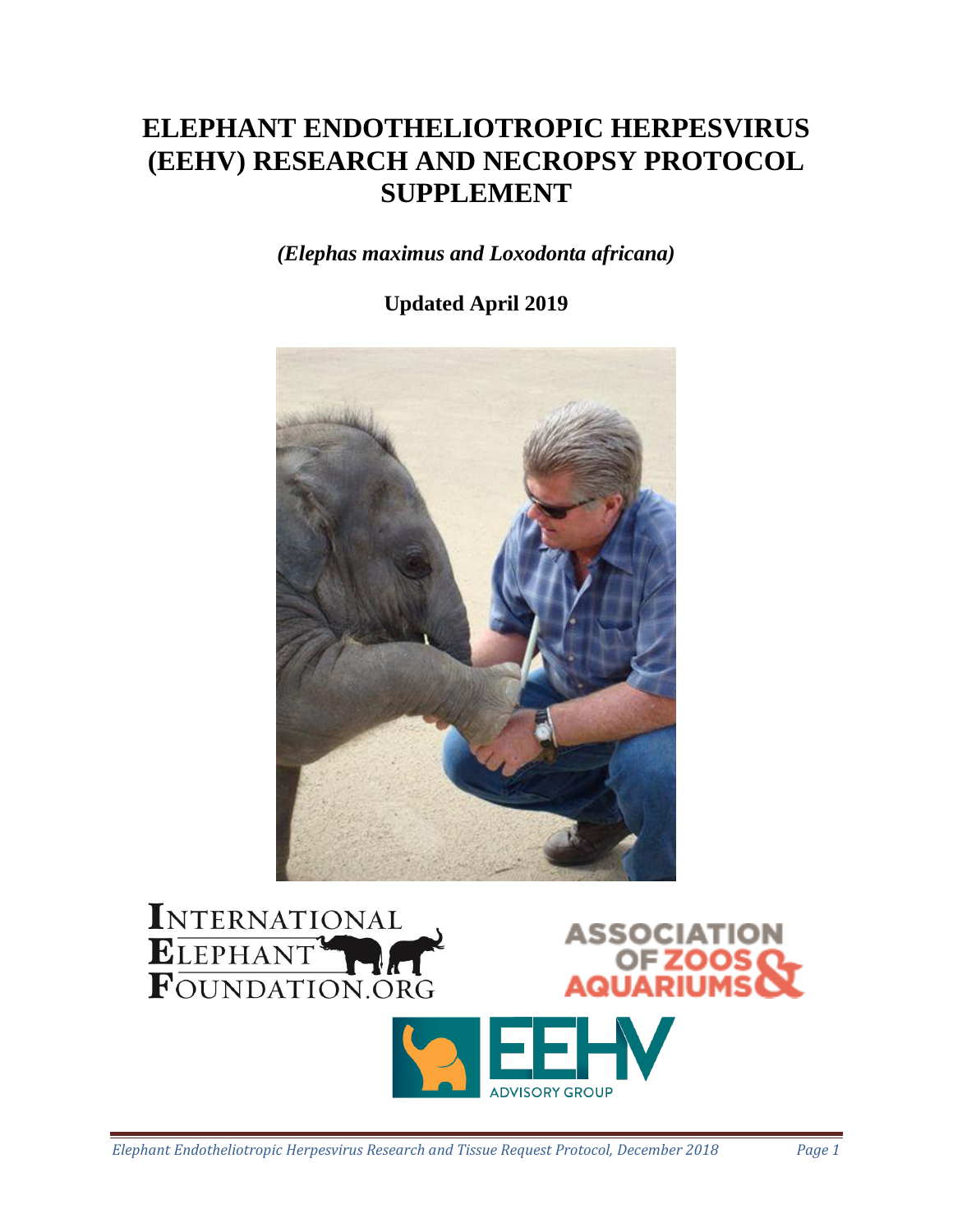# **TABLE OF CONTENTS**

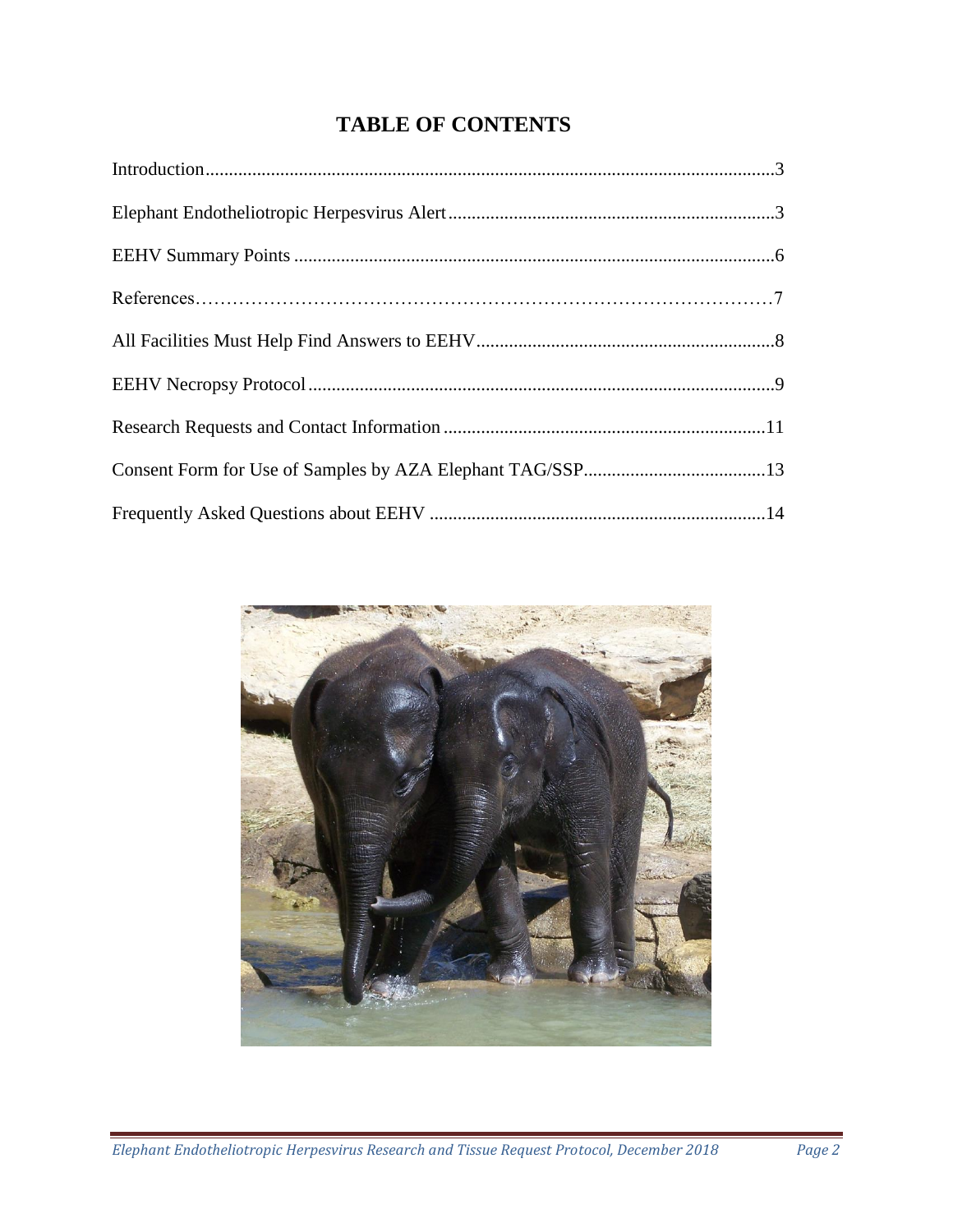# **INTRODUCTION**

This protocol is a collaborative effort of the Association of Zoos & Aquariums (AZA) Elephant Taxon Advisory Group/Species Survival Plan (TAG/SSP), the International Elephant Foundation (IEF), and the EEHV Advisory Group. Its purpose is to provide a format for the systematic collection of information and samples that will add to knowledge of Elephant Endotheliotropic Herpesvirus (EEHV) and contribute to the diagnosis and treatment of EEHV Hemorrhagic Disease (EEHV HD). All North American institutions caring for elephants will receive a copy of this protocol. More information on the viruses can be found at [eehvinfo.org.](http://www.eehvinfo.org/) The password for the "Member Area" can be gotten by emailing [EEHVinfo@si.edu.](mailto:EEHVinfo@si.edu) Please include in the email your affiliation and connection to elephants (researcher, elephant manager, veterinarian, etc.).

# **ELEPHANT ENDOTHELIOTROPIC HERPESVIRUS ALERT**

Infectious disease is one of the factors threatening the long-term survival of Asian and African elephants. EEHV Hemorrhagic Disease (EEHV HD) can be a fatal disease of elephants in human care and in the wild and is one of the many conditions which can impact elephant health and survival. Current knowledge indicates EEHVs are endogenous viruses of both African and Asian elephants. Different virus subtypes occur in the two elephant species and are responsible for acute illness and/or fatal disease. Young elephants are most vulnerable to EEHV HD making it a particularly devastating disease. Reproductive failures and early deaths of juvenile elephants in North America and Europe have been attributed to EEHV HD, and EEHV HD has been confirmed as the cause of death in up to 20 wild elephants in Cambodia, India, Thailand, Sumatra, and Myanmar, including both orphaned and free-ranging calves [Reid et al 2006; Zachariah et al, IEF Conservation & Research Symposium conference abstracts Bangkok 2008, Pretoria 2010, Zachariah et al, 2013; Zachariah, pers comm; Oo, Z, pers comm]. It is not known if there have been widespread outbreaks in Asia; however the impact of EEHV may now be exacerbated by increased fragmentation of elephant populations. Little is known regarding basic epidemiology of this virus, such as transmission patterns, incubation period, site, and cell tropism for viral latency.

EEHV is associated with a group of unique herpesviruses (8 species or sub-species - EEHV1A, EEHV1B, EEHV2, EEHV3, EEHV4, EEHV5, EEHV6 and EEHV7), of which all but EEHV7 have caused fatal disease (Ossent 1990, Richman 1999; Richman, 2000; Garner, 2009; Latimer 2011; Denk, 2012 ). These herpesviruses affect primarily young elephants (<8 years of age) and can have a fatal outcome. The onset of the disease may be very rapid with few prodromal signs and peracute death within hours to 7 days. When present, clinical findings are often vague and can include lethargy, lameness, colic, anemia, thrombocytopenia, edematous swellings of the head and thoracic limbs, oral ulceration and cyanosis of the tongue. Necropsy findings are consistent with vasculitis and include extensive cardiac and serosal hemorrhages and edema, hydropericardium, cyanosis of the tongue, and oral and intestinal ulcers. Histologic features include systemic microhemorrhages and edema with variable numbers, but often few, intranuclear inclusion bodies in vascular (most often capillary) endothelial cells. Hemorrhage and edema may be accompanied by very mild inflammation in the heart, liver, kidney and tongue, and in some cases vascular fibrinoid necrosis. Transmission electron microscopy of the inclusion bodies shows 80-90 nm diameter viral capsids consistent with herpesvirus morphology.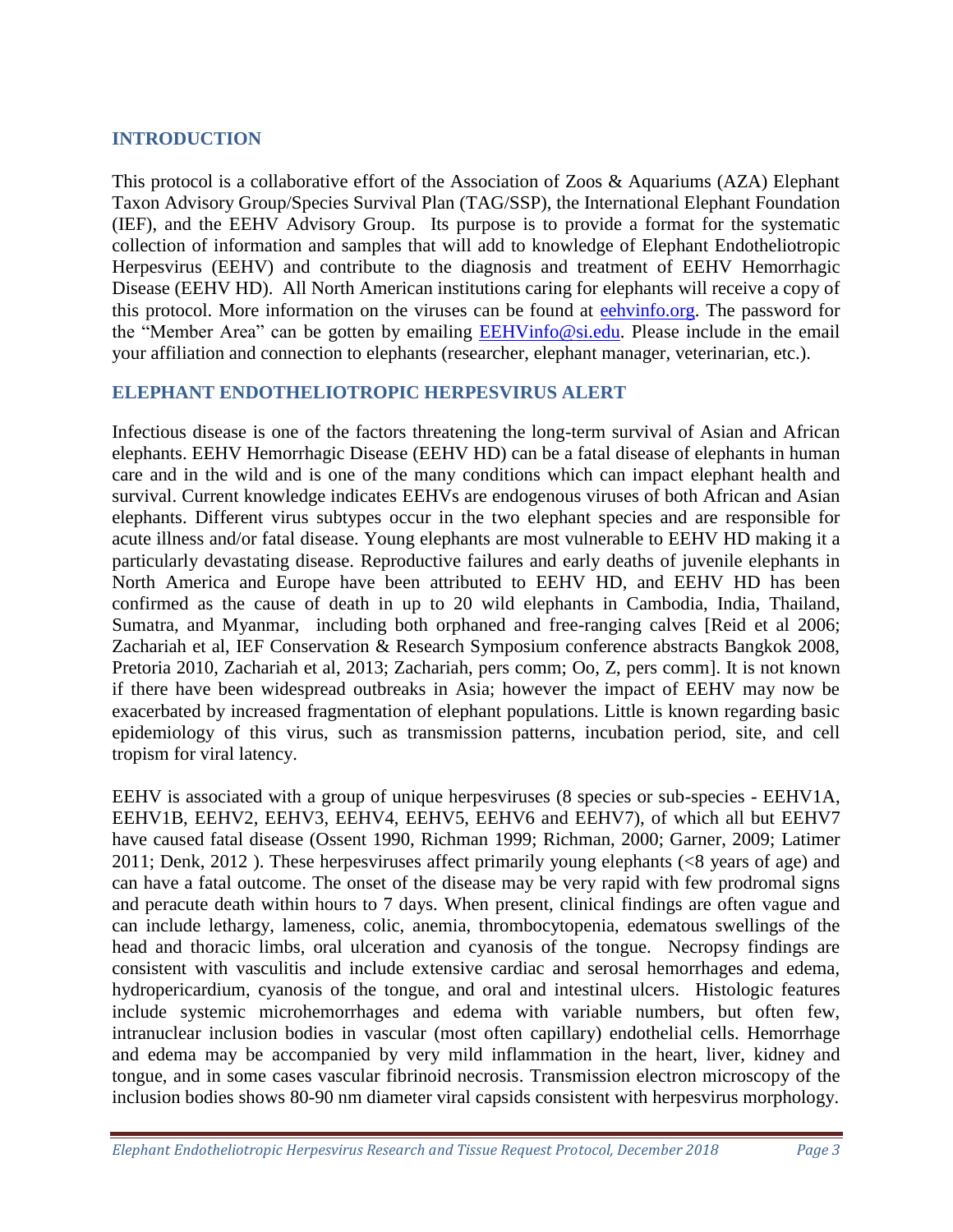EEHV is the single largest cause of death in Asian elephants born in North America since 1980. There have been more than 40 known clinical cases in North America since 1977 with over 30 deaths (the majority in Asian elephants). EEHV1A is the most common type associated with fatal disease in Asian elephants, and there are significant genetic differences among the over 20 EEHV1As identified. There have also been deaths worldwide from EEHV1B, EEHV2, EEHV3, EEHV4, EEHV5 and EEHV6 [Latimer, 2010; Denk, 2012]. Diagnosis of EEHV is made by detecting herpesvirus DNA in EDTA whole blood using polymerase chain reaction (PCR). In North America, there have been more than 10 cases of clinical illness from EEHV HD in Asian elephants which responded to early detection, supportive therapy, and famciclovir or ganciclovir treatment. Since 2015 in North America, there has been one 5 year old African elephant who survived clinical illness from EEHV3 HD with supportive therapy and anti-viral treatment (Bronson JZWM), and two African elephants (6 and 7 years old) who have died from EEHV3 HD.

Serological tests are being developed to detect antibodies to EEHV in Asian and African elephants. However, diagnostic tests are confounded by the inability as yet to cultivate any of these viruses *in vitro*. At present 10% - 30% of the Asian elephants tested in the US have given consistently positive serological results; these animals are predominantly greater than 30 years old and were wild-born. It is likely that many of the wild-born elephants in the North American population were carrying EEHV1 strains upon importation. The serological status of North American African elephants has yet to be investigated. Based on multiple analyses of EEHV shedding in trunk washes, it is believed that many if not most captive and wild elephants are latently infected by one or more of the EEHVs (Stanton, 2010; Hardman, 2012; Stanton, 2014)

Herpesviruses have been evolving within most mammalian host species for over 300 million years, where they usually establish a stable host-parasite relationship that only rarely leads to serious or fatal disease. Many animals, including humans, carry several species of herpesviruses throughout their lives and never become clinically ill. Once inside a host animal, herpesviruses establish a latent (or hidden) phase after causing mild signs or subclinical infection. The virus then persists in the body, undetected by diagnostic tests or the body's immune system. For transmission to a new host, all herpesviruses need to have a mechanism by which they occasionally reactivate and shed infectious particles from localized skin lesions or in saliva or other body fluids. Different herpesvirus families establish latency in different cell types or organs and have different mechanisms for reactivation. For reasons not completely understood, some primary or reactivated herpesvirus infections lead to massive viremia, where virus particles circulate through the bloodstream, infect multiple organs and cause serious or lethal systemic disease.

Under normal conditions, primary subclinical infections with endogenous herpesviruses should be nearly universal in early infancy in the natural well-adapted host species. While serious disease is not normal in the natural host species for most herpesviruses, serious disease can occur if the host species is immunosuppressed, has concurrent infections with other agents, or in rare situations when a virus comes into contact with and is able to infect an animal that is not the normal host species. Healthy adult African elephants carry EEHV2, EEHV3, EEHV6, and EEHV7 in lymphoid lung nodules, where it can be detected because of localized reactivation in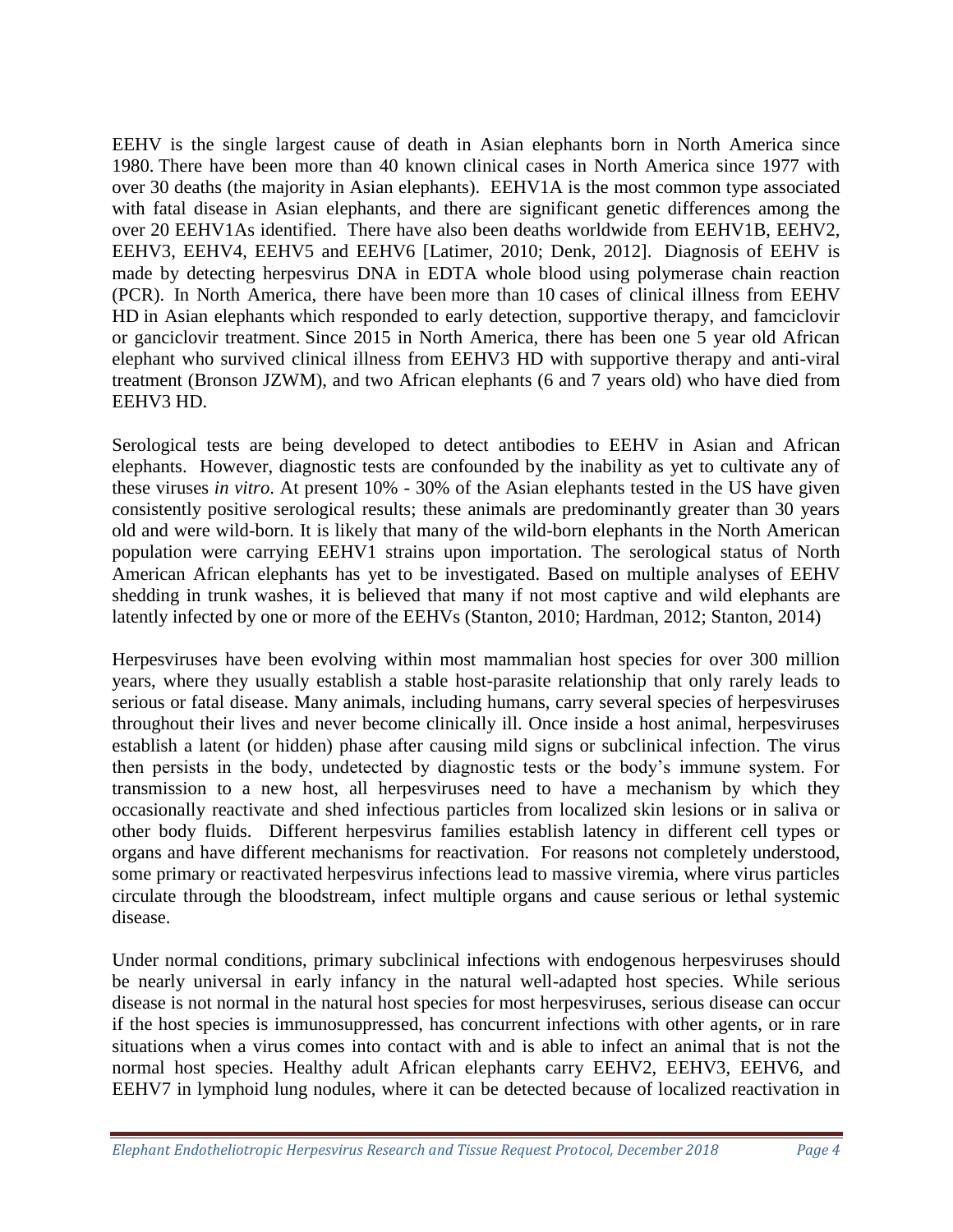epithelial cells. Although studies have not been performed to verify this hypothesis, it is possible that many healthy wild-born Asian elephants are subclinically infected as well. There is no treatment for latent herpesviruses in any species; however, anti-viral drugs can suppress viral replication and cell damage during periods of viremia and productive infection. It is believed that early detection of EEHV and immediate intervention with supportive care are critical to successful treatment of an elephant affected by EEHV HD. Antiviral medications may also play an important role in treatment. Timely intervention with the human anti-viral drug famciclovir is credited with contributing to the survival of ten Asian elephant calves with confirmed EEHV HD disease. No animals are known to have survived systemic EEHV HD disease without treatment; however, treatment does not guarantee recovery.

EEHV infections in elephant populations in human care may be a potentially useful predictor for EEHV's impact on the increasingly smaller, isolated wild elephant populations in Asia. Plans have been initiated to develop molecular and serological assays specific for each of the other seven EEHV species based on the available DNA sequences.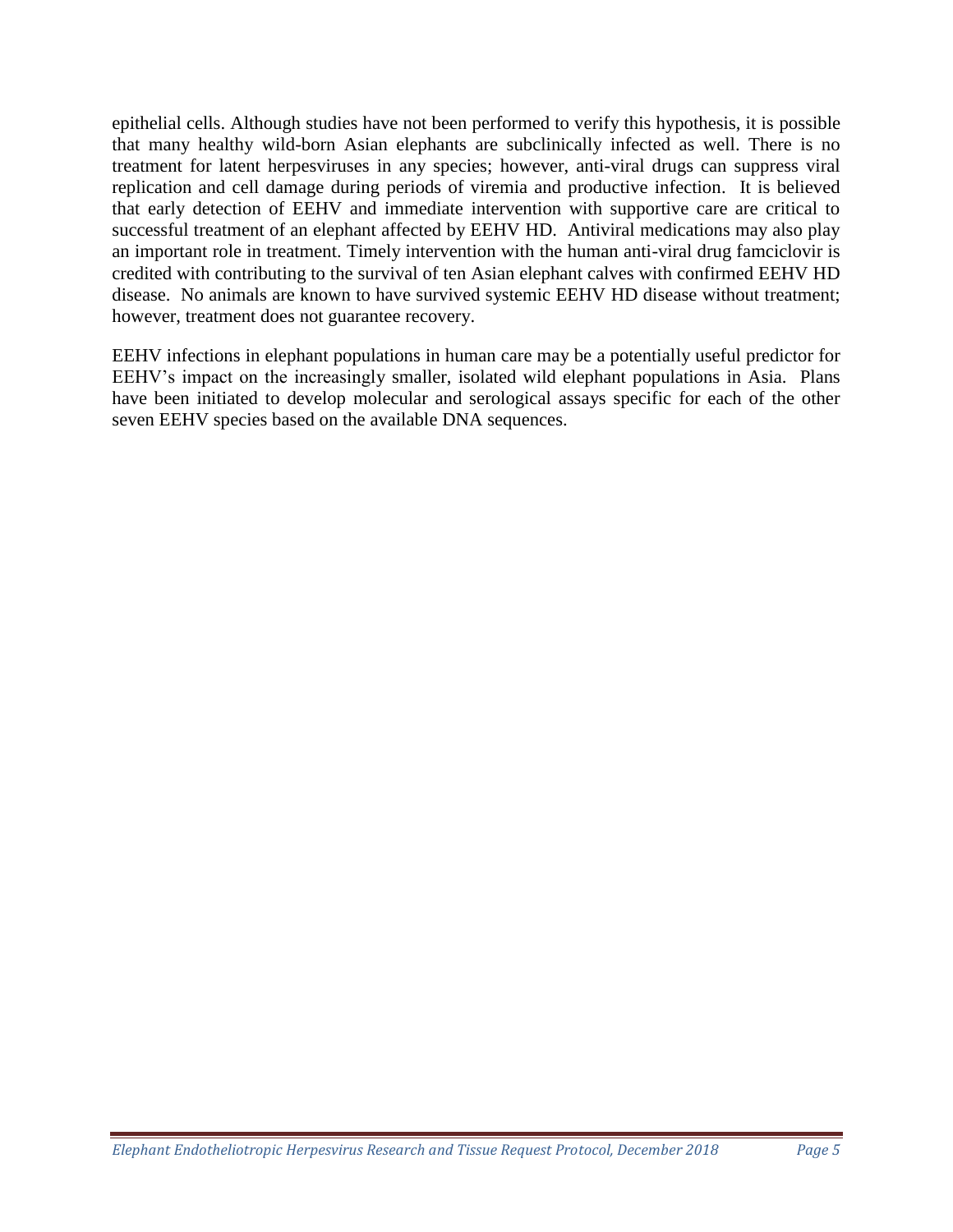# **EEHV SUMMARY POINTS**

- EEHV HD infection can be a fatal disease of African and Asian elephants and has been found in captive and wild Asian elephants.
- EEHV affects mainly young elephants (<8 years of age, peak between 1 and 3 years).
- Clinical findings are often vague and may include lethargy, lameness, colic, anemia, thrombocytopenia, edematous swellings of the head and thoracic limbs, oral ulceration and cyanosis of the tongue. Signs may progress to death within hours or days.
- Necropsy findings may include extensive cardiac and serosal hemorrhages and edema, hydropericardium, cyanosis of the tongue, oral and intestinal ulcers, and lymphoid nodules (3-30 mm) in lungs, skin and vestibule.
- Histologic features are systemic microhemorrhages and edema with endothelial cell intranuclear inclusion bodies
- More than 40 known clinical cases have occurred in North America since 1977 with over 30 deaths (the majority in Asian elephants). EEHV1A is the most common type and there are significant genetic differences among the over 20 EEHV1As identified. There have also been deaths worldwide from EEHV1B, EEHV2, EEHV3, EEHV4 and EEHV5 [Latimer, 2010; Denk, 2012].
- Diagnosis and status of EEHV in clinical cases is made by detecting herpesvirus DNA in EDTA whole blood and sometimes serum, using polymerase chain reaction (PCR).
- Early detection of EEHV and immediate intervention with supportive care and antiviral therapy are critical to the success of treating an elephant affected by EEHV HD.
- Famciclovir and ganciclovir have been used for successful treatment in elephants, although their efficacy is unknown. The success of the treatment also may have been due to concurrent supportive care.
- Recent evidence shows that there are subclinically infected carriers among North American Asian elephants.
- Serological tests are being developed to detect antibodies to EEHV in Asian elephants. At present 10-30% of the Asian elephants tested in the US have given consistently positive serological results; these animals are predominantly greater than 30 years old and were wild-born. The serological status of North American African elephants has yet to be investigated.
- Studies suggest that it is likely that many wild-born elephants in the North American population were carrying EEHV strains upon importation.
- **There is no evidence that virus is shed in semen, or that transmission of EEHV occurs during breeding, natural or artificial insemination, or during transport. Therefore, the AZA Elephant TAG/SSP recommends that institutions continue to exchange elephants and elephant semen as specified in the breeding recommendations.**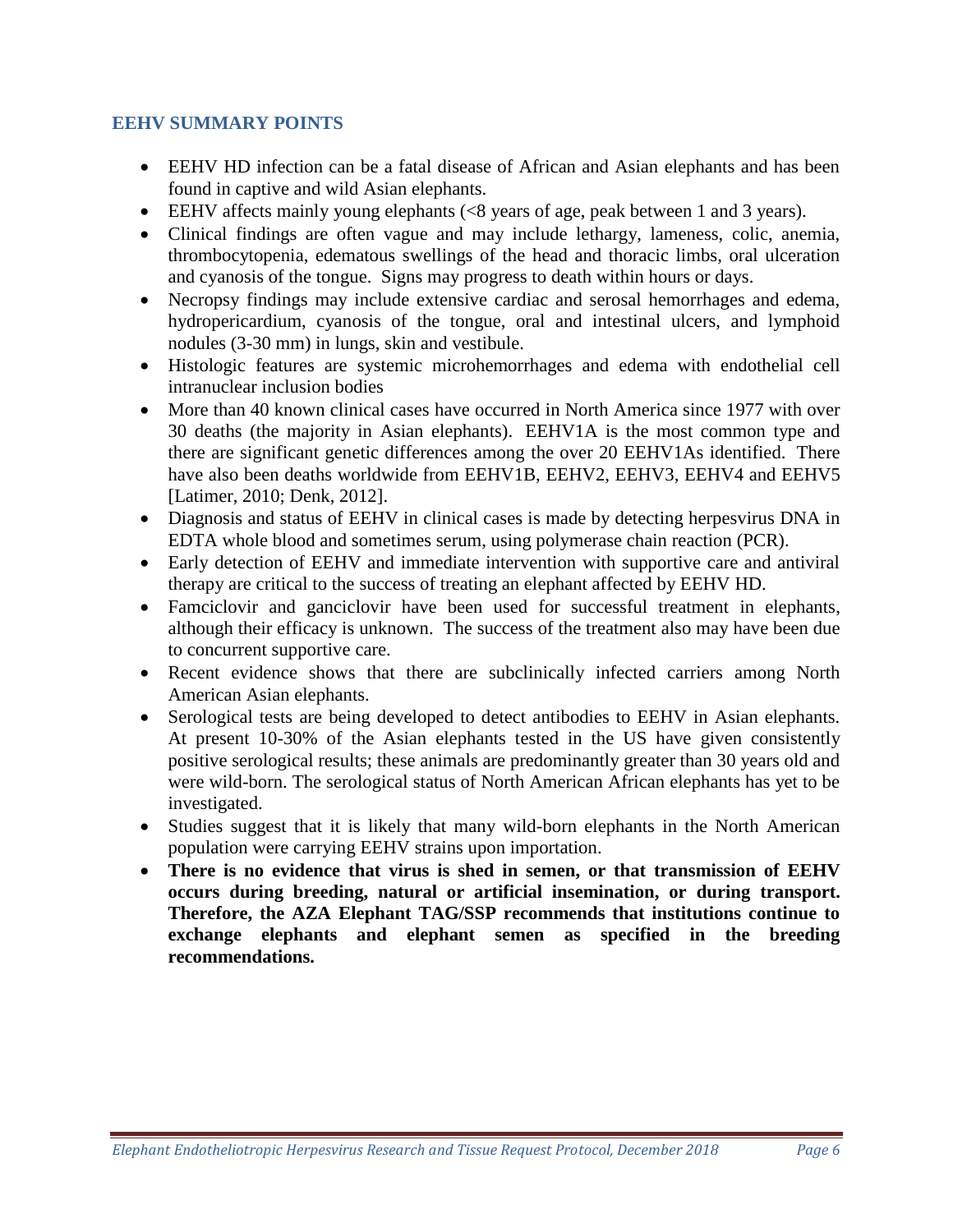# **References**

- **1.** Zachariah A, Zong J, Long SY, Latimer E, Heaggans SY, Richman L, and Hayward GS. 2013. *Fatal Herpesvirus (EEHV) Hemorrhagic Disease in Wild and Orphan Asian Elephants in India.* J Wild Dis. 49(2):381-93.
- **2.** Reid, C. E., Hildebrandt, T. B., Marx, N., Hunt, M., Thy, N., Reynes, J. M.,Schaftenaar, W. & Fickel, J. (2006) *Endotheliotropic elephant herpes virus (EEHV) infection. The first PCR-confirmed fatal case in Asia.* Veterinary Quarterly 28**,** 61-64
- **3.** Denk D, Redrobe S, Latimer E, Hayward GS, Cracknel J, Classens A, Steinbach F, McGowan S & Dastjerdi. 2012. *Fatal elephant endotheliotropic herpesvirus type 5 infection in a captive Asian elephant*. Vet. Rec doi: 10.1136/vr.e6833
- **4.** Latimer E, Zong JC, Heaggans SY, Richman LK, Hayward GS. 2011. *Detection and evaluation of novel herpesviruses in routine and pathological samples from Asian and African elephants: Identification of two new probosciviruses (EEHV5 and EEHV6) and two new gammaherpesviruses (EGHV3B and EGHV5).* Vet Microbiol. 147(1-2): 28-41.
- **5.** Garner MM, Helmick K, Ochsenreiter J, Richman LK, Latimer E, Wise AG, Maes RK, Kiupel M, Nordhausen RW, Zong JC, Hayward, GS. 2009. *Clinico-Pathologic Features of Fatal Disease Attributed to New Variants of Endotheliotropic Herpesviruses in two Asian Elephants (Elephas maximus).* Vet Path. 46:97-104.
- **6.** Ossent, P., Guscetti, F., Metzler, A. E., Lang, E. M., Rubel, A. & Hauser, B. (1990) *Acute and fatal herpesvirus infection in a young Asian elephant (Elephas maximus).* Veterinary Pathology 27, 131-133
- **7.** Richman, L. K., Montali, R. J., Garber, R. L., Kennedy, M. A., Lehnhardt, J., Hildebrandt, T. B., Schmitt, D., Hardy, D., Alcendor, D. J. & Hayward, G. S. (1999) *Novel endotheliotrophic herpesvirus fatal for Asian and African elephants.* Science 283, 1171-1176
- **8.** Richman, L. K., Montali, R. J., Cambre, R. C., Schmitt, D., Hardy, D., Hildebrandt, T. B., Bengis, R. G., Hamzeh, F. M., Shahkolahi, A. & Hayward, G. S. (2000) *Clinical and pathological findings of a newly recognised disease of elephants caused by endotheliotrophic herpesviruses.* Journal of Wildlife Diseases 36, 1-12
- **9.** Hardman, K, Dastjerdi, A., Gurrala, R., Routh, A., Banks, M., Steinbach, F., & Bouts, T. (2012) *Detection of elephant endotheliotropic herpesvirus type 1 in asymptomatic elephants using TaqMan real-time PCR*. Veterinary Record 170 (8), 205
- **10.** Stanton, J. J., Zong, J. C., Latimer, E., Tan, J., Herron, A., Hayward, G. S. & Ling, P. D. (2010) *Detection of pathogenic elephant endotheliotropic herpesvirus in routine trunk washes from healthy adult Asian elephants (Elephas maximus) by use of real-time quantitative polymerase chain reaction assay*. American Journal of Veterinary Research 71, 925-933
- **11.** Stanton, J.J., Nofs, S. A., Zachariah, A., Kalaivannan,N., and Ling, P.D. . *Detection of Elephant Endotheliotropic Herpesvirus Infection among Healthy Asian Elephants (Elephas Maximus) in South India.* Jour Wild Dis. 2014 50 (2), 279-287
- **12.** Bronson, E., McClure, M., Sohl, J., Weidner, E., Cox, S., Latimer, E.E., Pearson, V.R., Hayward, G.S., Fuery, A., Ling, P.D. (2017) *Epidemiologic evaluation of Elephant Endotheliotropic Herpesvirus 3B infection in an African elephant* (*Loxodonta africana*). Journal of Zoo and Wildlife Medicine 48(2), 335-343.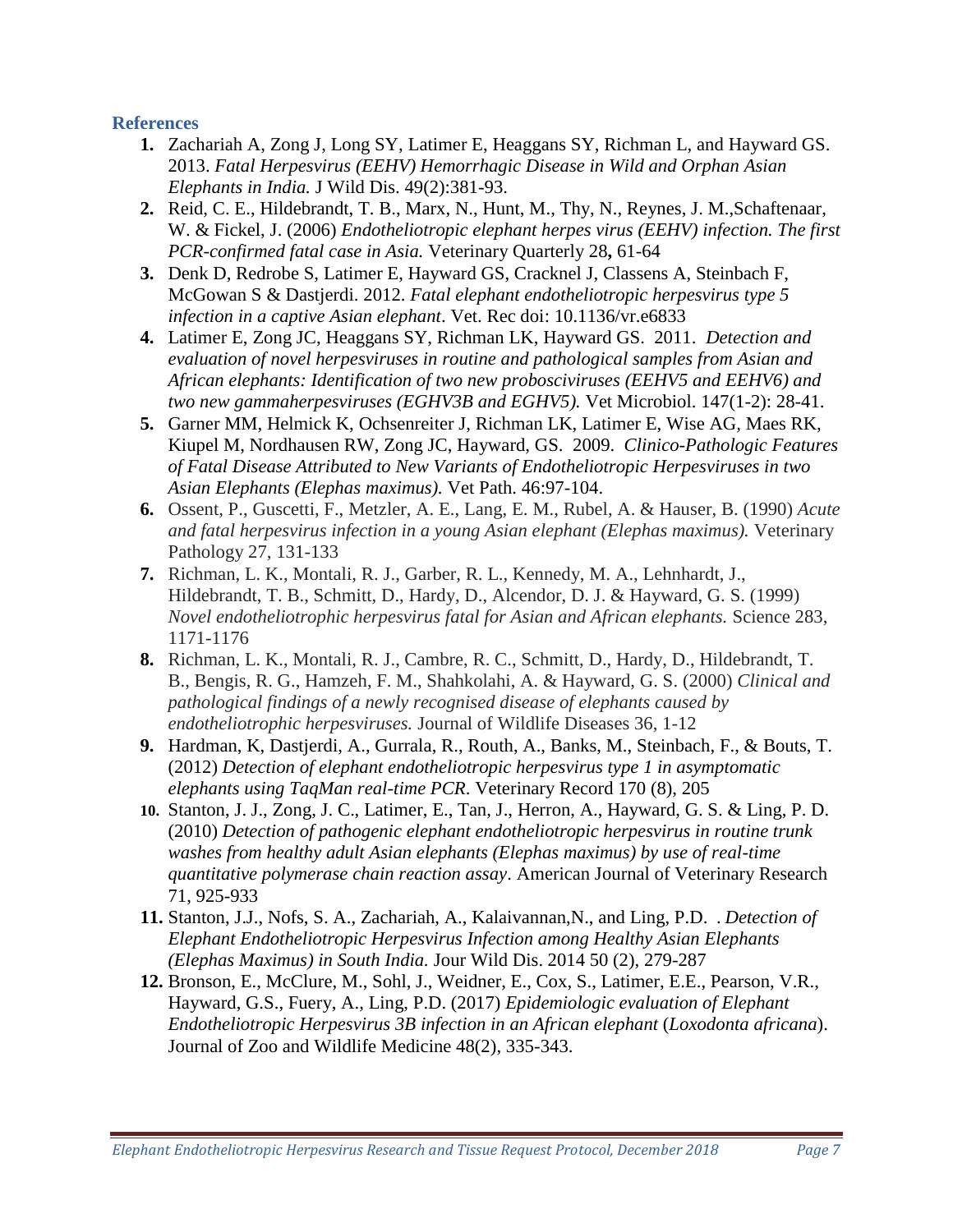# **ALL FACILITIES MUST HELP FIND ANSWERS TO EEHV**

The knowledge gained from the elephants held in North America is very important for the protection of elephant populations worldwide. There is still much that needs to be done to aid in the prevention and treatment of EEHV HD.

**In particular, we need each facility to:**

- **1) Review this and the Elephant TAG/SSP Research and Necropsy protocols with keepers and vets annually;**
- **2) Familiarize keepers and vets with EEHV, its signs, and research needs for healthy, sick and recently deceased elephants;**
- **3) Provide samples from each of your living elephants for ongoing research projects;**
- **4) Contact research groups at the first sign of any elephant injury or illness;**
- **5) Refer back to this protocol for standard and ancillary procedures and sample collection;**
- **6) Contact research groups if an elephant is to be euthanized;**
- **7) Contact research groups immediately upon all elephant deaths;**
- **8) Identify a necropsy team for elephants that are moribund, dead or for planned euthanasias and provide the team with a copy of this protocol;**
- **9) Develop an institutional EEHV diagnostic and therapeutic plan, especially for breeding facilities or those with young animals; examples can be found at eehvinfo.org on the Elephant Management and Training page.**
- **10) Keep Elephant TAG/SSP chair and advisors informed of cases/suspects, deaths and planned euthanasias; and**
- **11) Contact the Elephant TAG/SSP chair and advisors if there are any questions or if more information is needed.**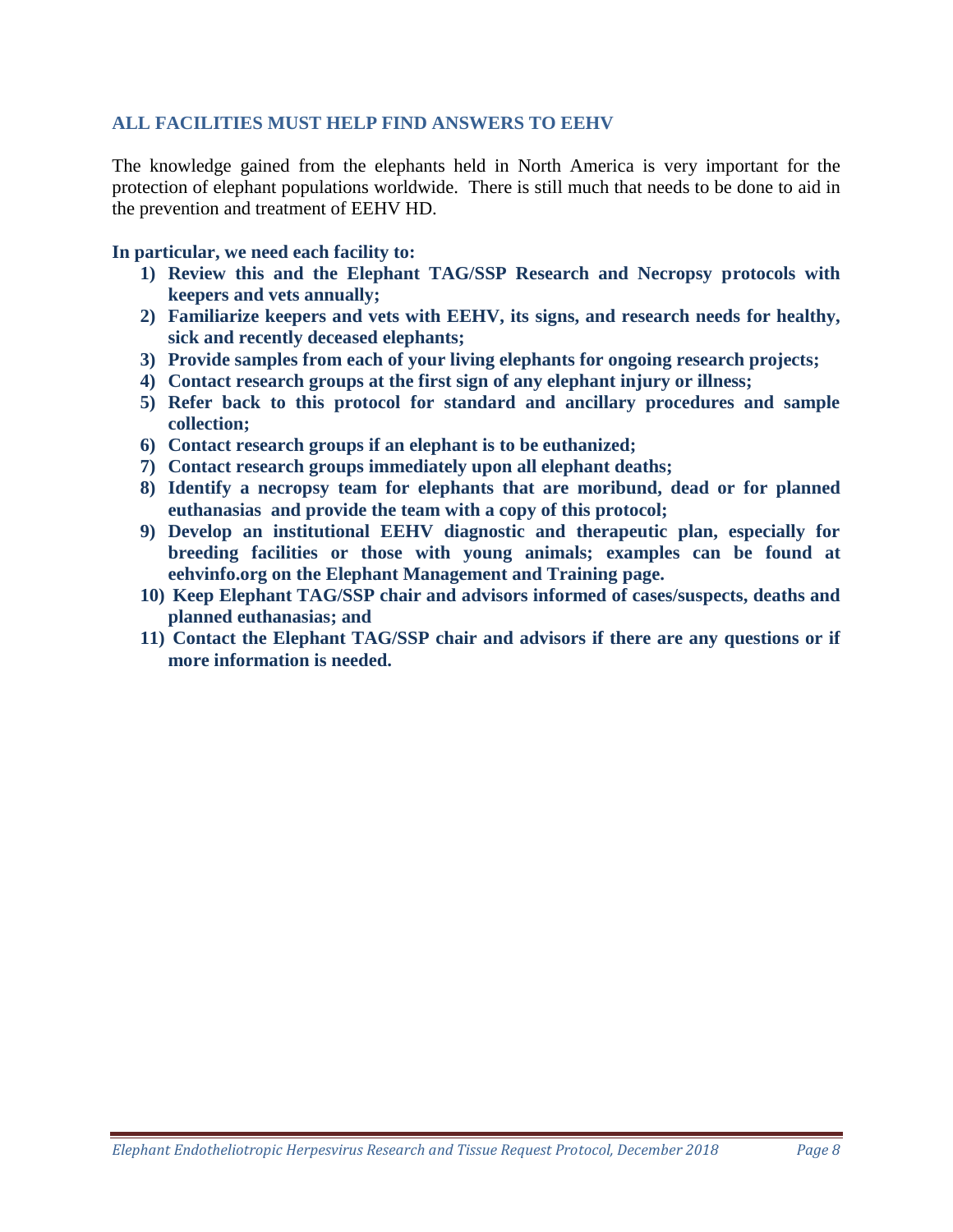### **EEHV NECROPSY PROTOCOL**

Post-mortem examination of an elephant can be a daunting task, but with proper personnel, planning, and experience, it can be done safely and efficiently. The information gained from an elephant necropsy is hugely valuable to institutions, the AZA, and to elephants both in human care and in the wild. Collection and review of the requested data and samples is our best means of defeating EEHV.

Broader necropsy information and all postmortem research sample requests are contained in a separate document, Elephant TAG/SSP Research and Necropsy Protocol, available online at www.elephanttag.org/Professional/ElephNecropsy\_2010.pdf. All elephant vets, pathologists and caretakers should be acquainted with the protocols in both documents (Elephant TAG/SSP Research and Necropsy Protocol and Elephant Endotheliotropic Herpesvirus (EEHV) Research and Necropsy Protocol Supplement) and should have the necessary equipment ready to facilitate sample collection. A team should be designated in advance for data and sample collection to save valuable time. A list of researchers interested in participating in elephant necropsies is included in the Elephant TAG/SSP Research and Necropsy Protocol.

Please consult the Elephant TAG/SSP Research and Necropsy Protocol document for general guidance on how to best plan for and execute an elephant necropsy. The following provides additional specific information and procedures to be considered with respect to EEHV.

Whole blood and serum samples from sick or dead elephants should be obtained for diagnostic testing in any suspected case of herpesvirus infection.

Postmortem examination should include thorough investigation and documentation of any gross lesions suggestive of EEHV HD. The oral, thoracic and peritoneal cavities should be evaluated for mucosal and/or serosal abnormalities such as hemorrhage, edema, cyanosis/congestion and ulceration. Distribution and size of lesions should be noted; written documentation should be augmented by digital imaging if available.

Lung should be visually examined and thoroughly palpated for the presence of EEHV-associated pulmonary lymphoid nodules on surface and "bread-loafed" cut sections. These lesions have been found in a high proportion of African elephants culled in the wild, and the few that have been examined so far proved to contain high levels of EEHV2, EEHV3 and/or EEHV6 (subclinical or latent infection). These lung nodules have also been reported in Asian elephants. Affected lungs may have rare to many, 3-30 mm diameter, white to gray, soft spongy nodules. Nodules may occur in the absence of other pulmonary disease in otherwise healthy elephants. In the absence of visible or palpable lesions, collect 4 representative sections of lung for histopathology (2 sections from each side including one cranioventral and one caudodorsal section).

Skin, particularly from the trunk and face, should be examined for raised nodules with darker fibrous centers. Such EEHV-associated skin lesions have been found occasionally in otherwise healthy juvenile African elephants and in one outbreak of skin lesions in Florida.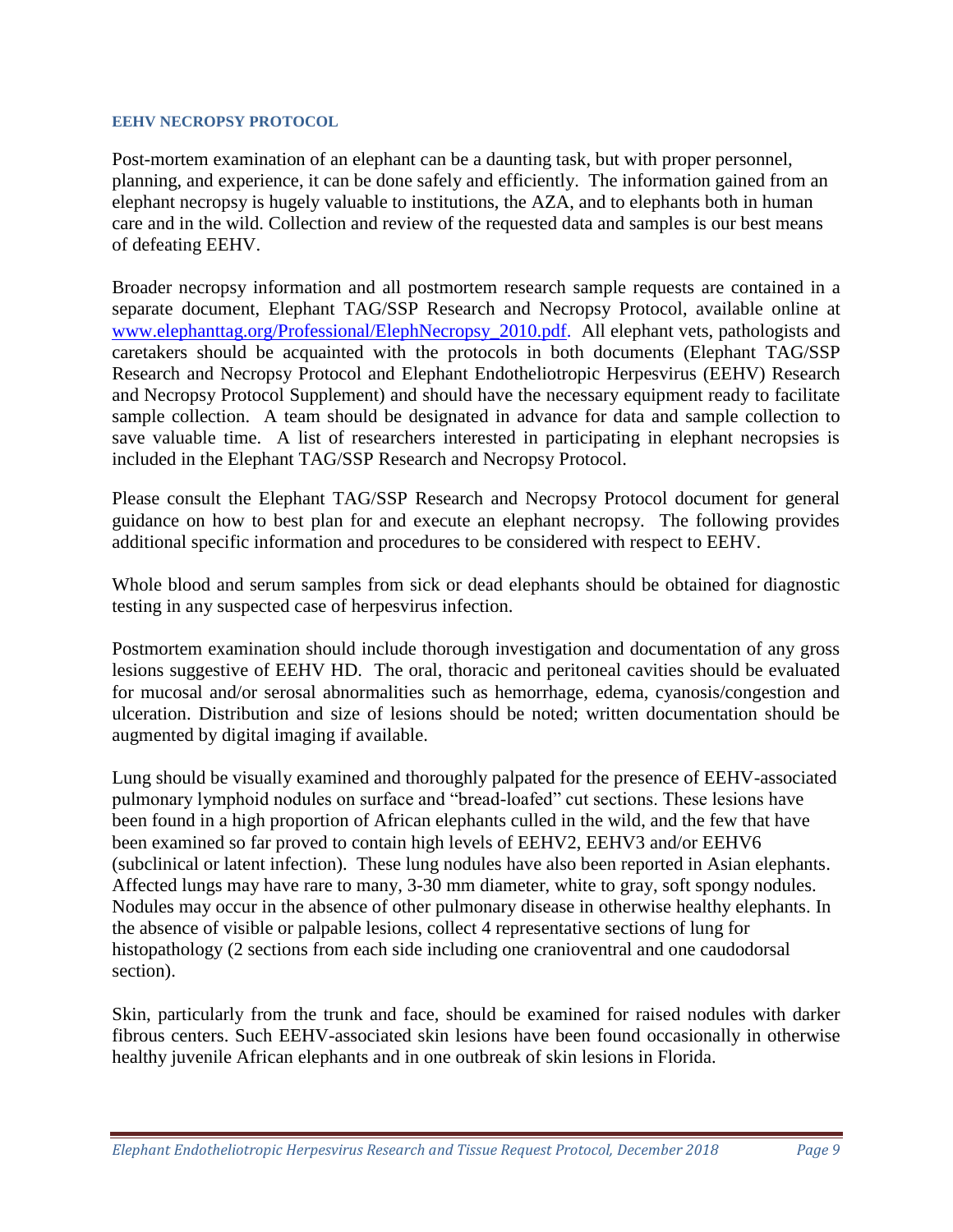Mucosa of the distal female reproductive tract (vulva and vagina) should be evaluated for reddened, raised nodular or depressed ulcerative lesions. Such lesions have been associated with EEHV1 in the genital tract of female African elephants.

Multiple, representative sections of any and all suspect EEHV-associated lesions (i.e. hemorrhage/edematous tissues, pulmonary lymphoid nodules, raised cutaneous lesions, vulvar/vaginal mucosal nodules) should be collected for histopathology and frozen archive.

Please send an electronic copy of the **final necropsy and histopathology report** including all pertinent culture results to Dr. Jaime Landolfi (contact information below).

Jaime Landolfi, DVM, PhD, Dipl. ACVP Elephant TAG-SSP Pathology Advisor Email: [jaimeland@gmail.com;](mailto:jaimeland@gmail.com) [landolfi@illinois.edu](mailto:landolfi@illinois.edu) Work: (312) 585-9043**;** Cell: (708) 305-0611

Zoological Pathology Program, University of Illinois c/o Chicago Zoological Society, 3300 Golf Road, Brookfield, IL 60513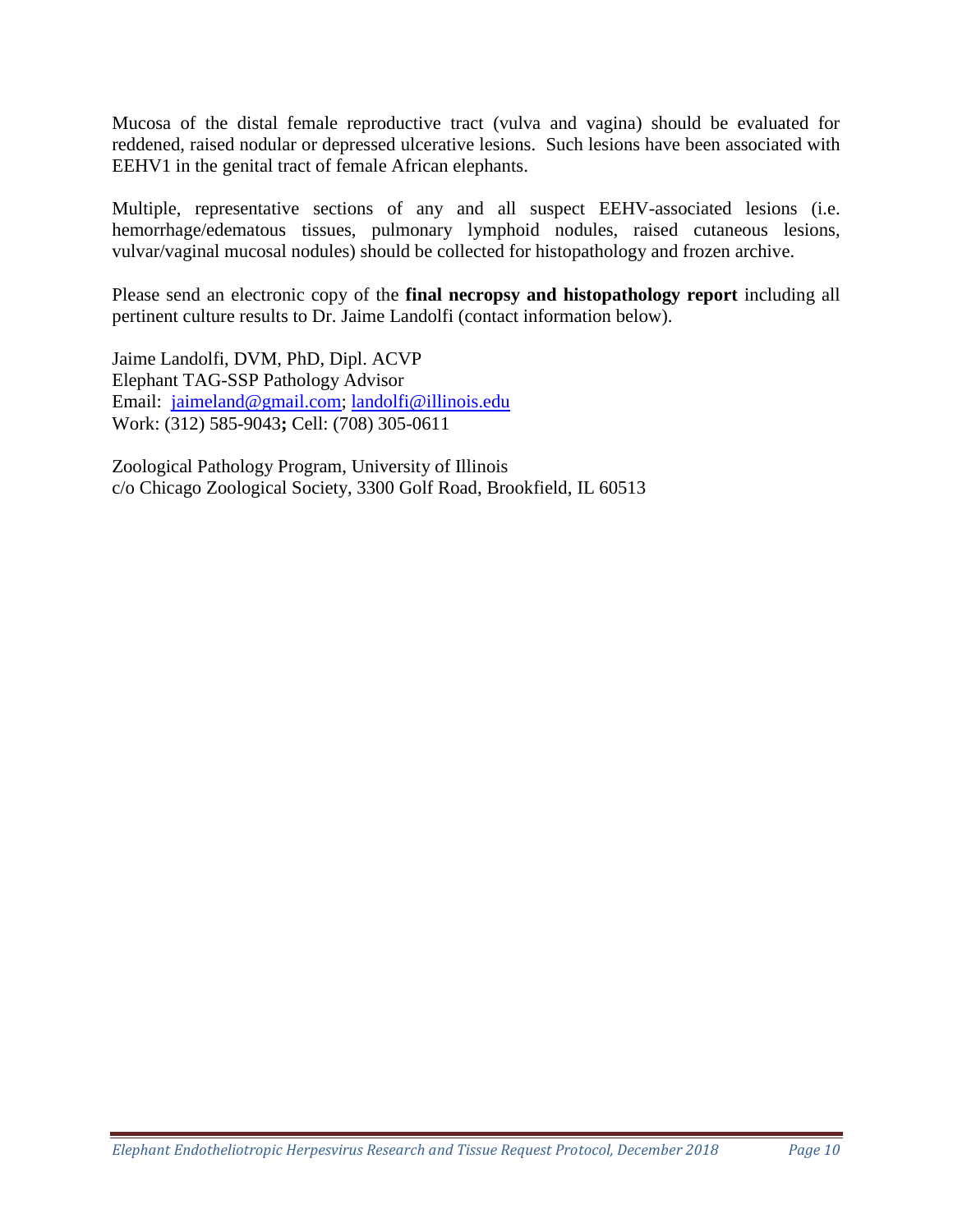# **ANTEMORTEM RESEARCH REQUESTS AND CONTACT INFORMATION**

**Postmortem** EEHV-related research sample requests are listed and detailed in the **Elephant SSP/TAG Research and Necropsy Protocol** document. Additional antemortem EEHV-related research sample requests exist and are listed below.

### 1. **National Elephant Herpes Lab**

Erin Latimer Smithsonian's National Zoo Department of Pathology 3001 Connecticut Ave. NW Washington, D.C. 20008 Work: 202-633-4252 Cell: 703-855-9611 Email: [latimere@si.edu](mailto:latimere@si.edu)

**1. Serum –** 2 mls; transfer to plastic screw-top tube and store at-80C or non-defrosting freezer until shipped. Ship samples overnight with ice packs or dry ice. **2. Whole blood –** 1-2 mls in EDTA tube, then transfer to plastic screwcap for storage at -80C freezer until shipped (for EEHV detection). **3. Placenta** – freeze 1 inch<sup>3</sup> piece in liquid nitrogen or dry ice, then store at -80C freezer until shipped Also, serum and whole blood from dam and baby. **4. Suspected herpetic lesions** – wet a cotton swab with small amount of sterile saline, swab lesion and place in sterile 15 ml plastic test tube; store at -80C until shipped. Label with type of tissue, elephant ID, date. **Shipping** – FedEx overnight; email tracking number to [latimere@si.edu.](mailto:latimere@si.edu) EEHV Lab will pay for shipping of samples; contact lab for account information.

#### 2. **John Hopkins School of Medicine**

Gary Hayward Johns Hopkins School of Medicine, Viral Oncology Program 3M09, Bunting-Blaustein Cancer Research Building, 1650 Orleans St, Baltimore, MD 21287 (Fedex) PH 410-955-8684 Fax 410-955-8685 (work) PH 410-821-8197 (Home/weekend) Email: ghayward@jhmi,edu Contact lab for FedEx information

#### **1. Fresh Unfrozen Blood and Serum from All Live Confirmed EEHV Viremia Positive Animals: Virus Culture and EEHV Whole Genome DNA Sequencing.**

 (a) Blood and Serum: Fresh whole blood (2ml to 4ml) and serum (20ml to 200ml in butterfly catheter: ie **as much serum as possible please**) transported on ice/refrigerated packs. In late stage untreated viremic cases and nonresponders a great deal of virus is released as cell-free virions into the serum. This has not been the case in early stage acute disease or in drug-treated survivors. Cell-free virus is needed for attempts at deep sequencing of intact EEHV genomes. Unfrozen blood samples will be used for PBMC fractionation and virus cell culture attempts in primary elephant vascular endothelial cells. **Preferably please collect and ship a first set of samples obtained before or at the same time that FCV/GCV treatment is initiated.** A second sample at 24 or 48 hours (and subsequent ones if desired) after treatment will allow us to evauate the effectiveness of the medication in terms of increase or decrease of viral load.

## **2. Birth of Asian or African Elephant Calf. For Primary Endothelial Cell, Epithelial Cell and Lymphocyte**

**Cell Cultures.** [All samples for culture are shared with Virginia Pearson, Visiting Scientist at Fox Chase Cancer Center. (a) Fresh unfrozen umbilical cord (several 8 to 12 in. segments) in 1x or 2x 500ml wide-mouth bottles provided with sterile PBS plus antibiotics (wash thoroughly with contents of second bottle). Transport on ice/refrigerator packs ASAP with return collect Fedex pre-package that will be provided.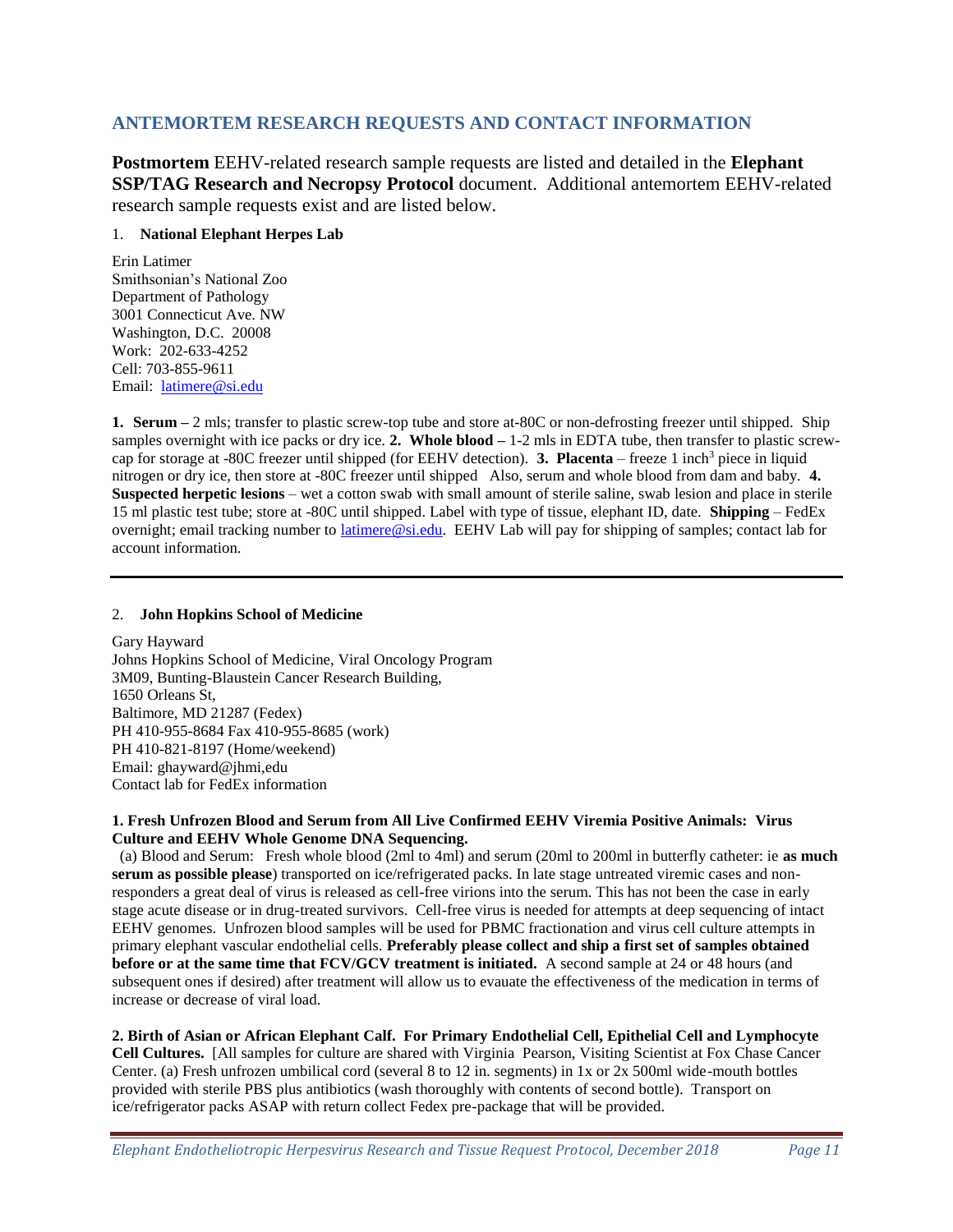(b) Fresh unfrozen whole cord blood (4-10 ml if possible) in EDTA tubes for PBMC fractionation. Transport on ice/refrigeration packs provided.

**\_\_\_\_\_\_\_\_\_\_\_\_\_\_\_\_\_\_\_\_\_\_\_\_\_\_\_\_\_\_\_\_\_\_\_\_\_\_\_\_\_\_\_\_\_\_\_\_\_\_\_\_\_\_\_\_\_\_\_\_\_\_\_\_\_\_\_\_\_\_\_\_\_\_\_\_\_\_\_\_\_\_\_\_\_\_\_\_\_\_\_\_**

#### 3. **Fox Chase Cancer Center**

Virginia R. Pearson, Visiting Scientist Rall Laboratory Fox Chase Cancer Center 333 Cottman Ave, Philadelphia, PA 19111 mobile 215-816-5734, Lab phone 215-728-3677, FAX 215-728-2412 [virginiarpearson@gmail.com](mailto:virginiapearson@gmail.com)

**From healthy African and Asian elephants** primary cell culture: Birth of Asian or African Elephant Calf. For Primary Endothelial Cell, Epithelial Cell and Lymphocyte Cell Cultures.

**(a) Fresh unfrozen umbilical cord** (several 8 to 12 in. segments) in 1x or 2x 500ml wide-mouth bottles provided with sterile PBS plus antibiotics (wash outside thoroughly with contents of second bottle). Transport on ice/refrigerator packs ASAP with return collect Fedex pre-package that will be provided.

**(b) Fresh unfrozen whole cord blood** (4-10 ml if possible) in EDTA tubes for PBMC fractionation. Transport on ice/refrigeration packs.

**(c) Amniotic sac unfrozen** (fetal, still or live birth) 3x 3sq" pieces and 6" section of umbilical cord connecting to placenta - include blood vessels lying over and 1" sq piece of placenta d) Saliva from newborn and mother, and remainder of herd

NOTIFY before shipment and as early as possible about pending euthanasia, expected or sudden deaths to receive shipping reagents. WASH all tissues gently with sterile PBS unless otherwise noted, DO NOT WASH inside of blood vessels; SUBMERGE all tissues in fresh sterile PBS containing Pen/Strep/Fungizone; USE 50ml tubes; KEEP on wet ice until packed for shipping. SHIP on wet ice (DO NOT FREEZE TISSUES) overnight for next morning delivery to:

Virginia Pearson 701 West Gravers Lane, Philadelphia, PA 19118 home 215-247-1287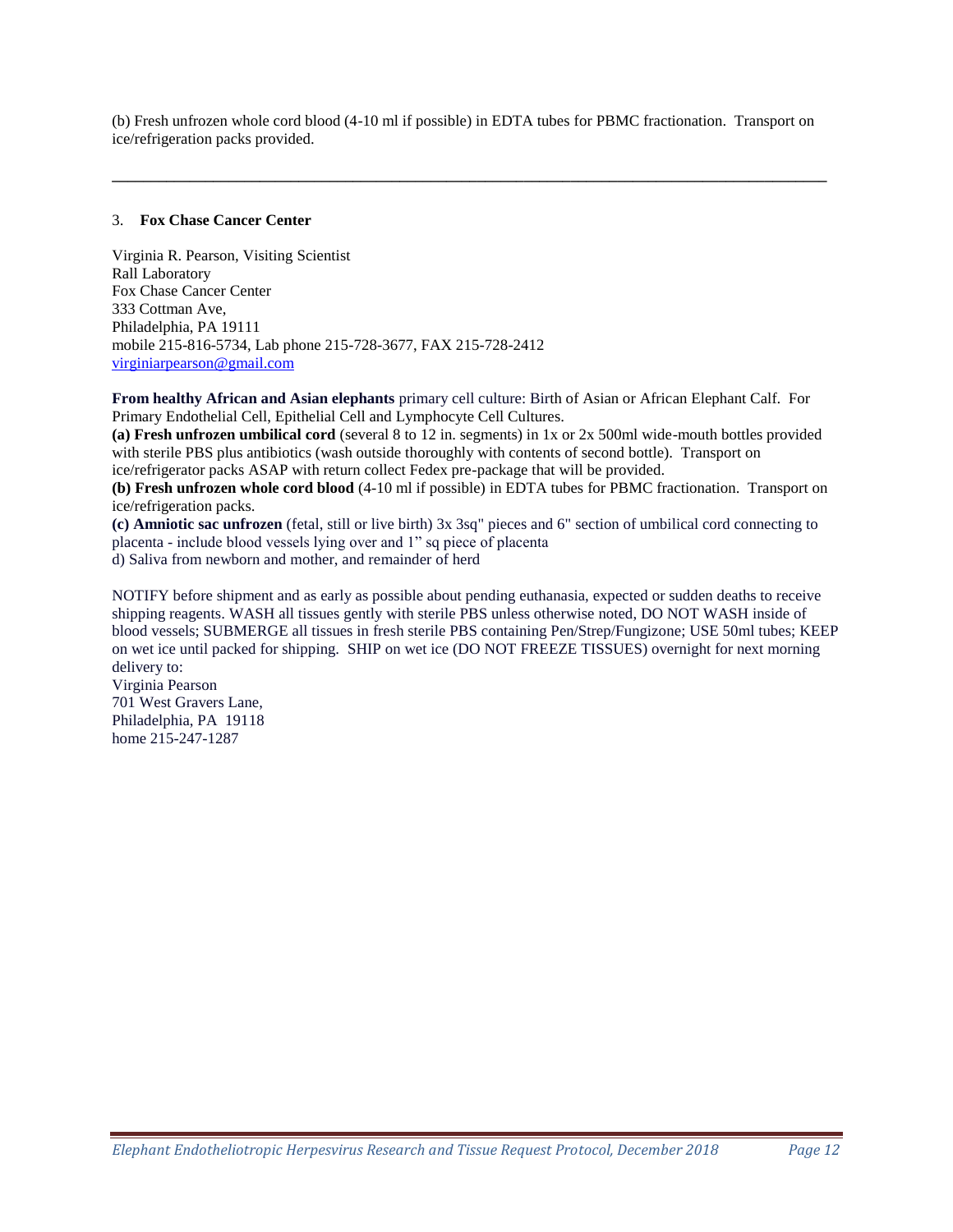# **CONSENT FORM FOR USE OF SAMPLES BY AZA ELEPHANT TAG/SSP**

I give consent for the sample submitted to the AZA Elephant TAG/SSP serum/tissue bank to be used for research on any elephant related issues based on recommendations by the veterinary advisor and/or steering committee.

The results could be reviewed and used by the AZA Elephant TAG/SSP Veterinary Advisor in providing health-related recommendations and publications.

I understand that all results and recommendations regarding the individual elephant will be kept confidential.

Yes, I agree to allow the AZA Elephant TAG/SSP to use our sample for designated research and testing results.

\_\_\_\_\_ No, I do not consent to the use of our sample and test results unless specified.

\_\_\_\_\_\_\_\_\_\_\_\_\_\_\_\_\_\_\_\_\_\_\_\_\_\_\_\_\_\_\_\_\_\_\_\_\_\_\_\_\_\_\_\_\_\_\_\_\_\_\_ \_\_\_\_\_\_\_\_\_\_\_\_\_\_\_\_\_\_\_\_\_\_\_\_\_

\_\_\_\_\_\_\_\_\_\_\_\_\_\_\_\_\_\_\_\_\_\_\_\_\_\_\_\_\_\_\_\_\_\_\_\_\_\_\_\_\_\_ \_\_\_\_\_\_\_\_\_\_

\_\_\_\_\_\_\_\_\_\_\_\_\_\_\_\_\_\_\_\_\_\_\_\_\_\_\_\_\_\_\_\_\_\_\_\_\_\_\_\_\_\_\_\_\_\_\_\_\_\_\_\_

\_\_\_\_\_\_\_\_\_\_\_\_\_\_\_\_\_\_\_\_\_\_\_\_\_\_\_\_\_\_\_\_\_\_\_\_\_\_\_\_\_\_\_\_\_\_\_\_\_\_\_\_

\_\_\_\_\_\_\_\_\_\_\_\_\_\_\_\_\_\_\_\_\_\_\_\_\_\_\_\_\_\_\_\_\_\_\_\_\_\_\_\_\_\_\_\_\_\_\_\_\_\_\_\_

Signature, title Date

Printed name Phone number

Address

\_\_\_\_\_\_\_\_\_\_\_\_\_\_\_\_\_\_\_\_\_\_\_\_\_\_\_\_\_\_\_\_\_\_\_\_\_\_\_\_\_\_\_\_\_\_\_\_\_\_\_\_ \_\_\_\_\_\_\_\_\_\_\_\_\_\_\_\_\_\_\_\_\_\_\_\_\_ Institution Email address

Comments: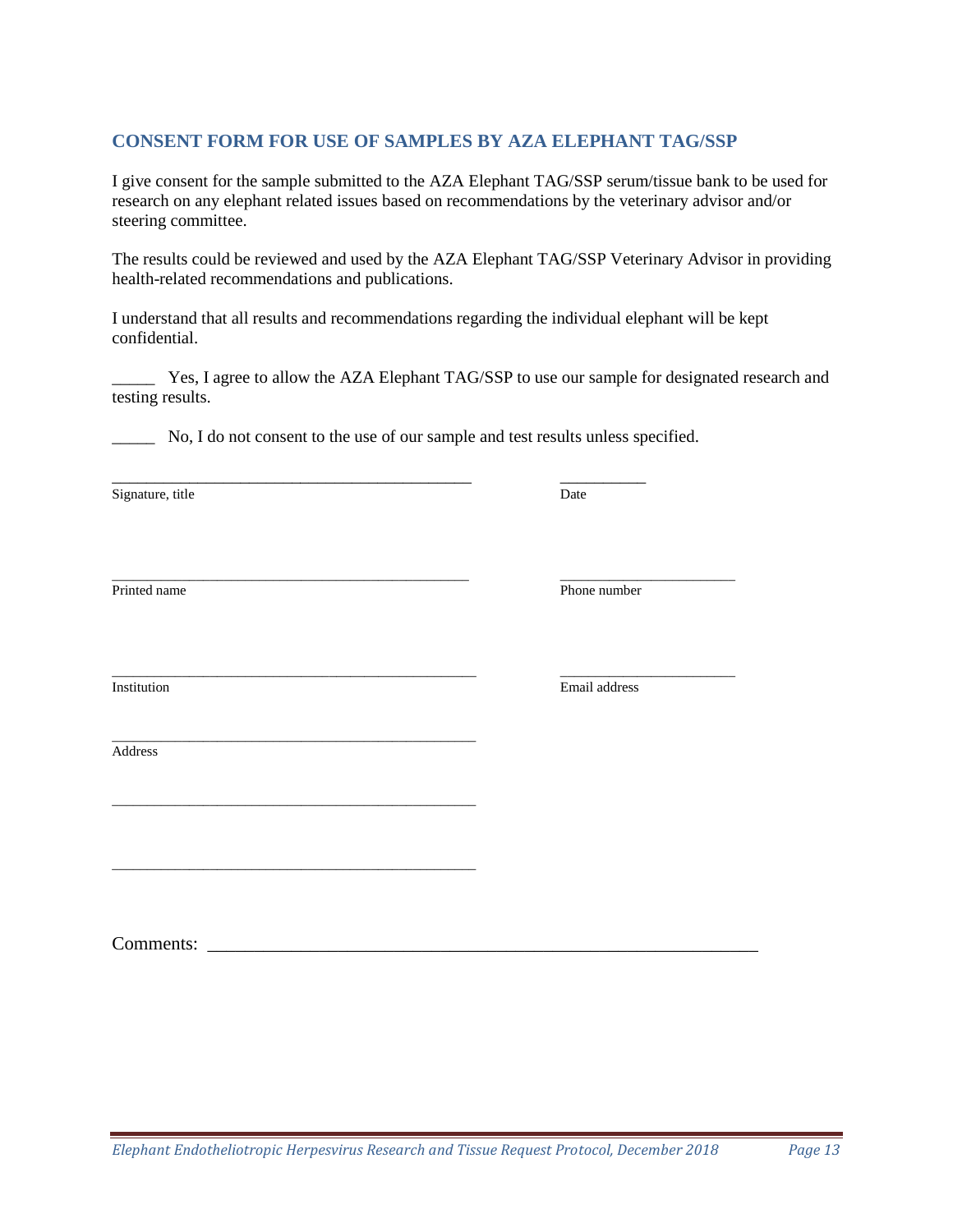# **FREQUENTLY ASKED QUESTIONS ABOUT EEHV**

In the wild, elephants face extreme pressure from human-elephant conflict, habitat loss and poaching. In North America, elephants are important conservation ambassadors for their species and ecosystems. Seeing, hearing, and even smelling these magnificent animals up close is critical to helping visitors make an emotional connection to the natural world of elephants and take action to help protect their future. We need elephants in human care if we are to save them.

There are many questions about this complex group of viruses. We hope these questions and answers help you better understand as well as explain to others these viruses and the diseases they can cause.

## **What do we know about elephant herpesviruses?**

To date, scientists have identified 14 genetically different elephant herpesvirus types, eight of which are known to cause hemorrhagic disease. The viruses found in clinically ill elephants at different zoos and other institutions are genetically distinct, which means that they are not all the same strain spread by the transfers of elephants between and among zoos.

Herpesviruses are widespread in all mammal species, including humans. While species-specific, they share common features. Once inside a host, the virus can go into a latent (hidden) phase after causing only mild symptoms or no signs of disease at all. Scientists do not yet know where in the body EEHV resides in the latent phase.

For unknown reasons, primary or reactivated latent elephant herpesvirus infections can sometimes circulate throughout the bloodstream, causing disease. This is the only time when a herpesvirus can be readily detected in blood samples. As yet, reliable tests are not available to detect a latent (hidden) infection. Most elephants are able to fight the virus and survive when it comes out of latency. Calves appear to be most susceptible to EEHV disease after they have been weaned, at a time when they are not protected by their mother's antibodies.

## **Does EEHV affect elephants only in zoos?**

We know that EEHV is not just a disease of the captive Asian elephant in western countries. More than twenty cases of EEHV have been identified in elephant populations in India, Thailand, Myanmar, Sumatra, and Cambodia – including several wild as well as orphaned Asian elephant calves that have died within the past few years. Moreover, these deaths only represent the cases in which necropsies were conducted in sufficient time to detect it.

Current research indicates that the elephant-specific herpesvirus may have been in elephant populations for tens of millions of years, just as human herpesviruses have been in human populations. Since this is a naturally occurring disease, every elephant – in the wild and in human care – probably is subclinically infected with one or more forms of elephant herpesvirus.

## **If elephants in both zoo and wild populations probably have one or more herpesvirus, why do some get ill and others don't?**

Many animals and humans carry herpesviruses throughout their lives and never become ill. What researchers don't know is what triggers the virus to become active and where exactly in the body the virus hides in its latent phase. We don't know why some animals become ill and others don't. It's important to understand that it's not about *who has* the virus, but *who gets ill* and *when*.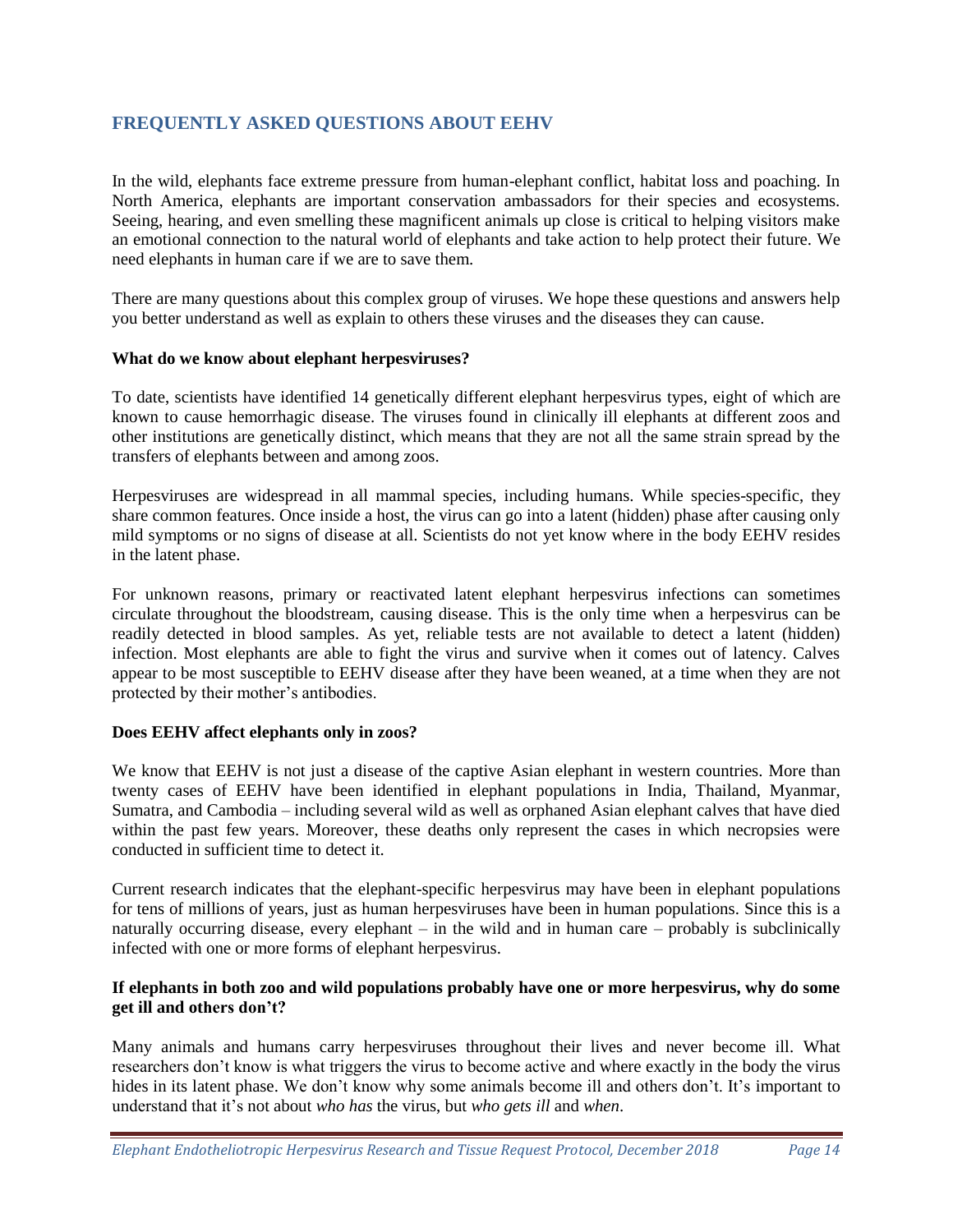## **Can elephants transmit EEHV to other elephants?**

There is not enough research to confirm how EEHV is transmitted. Viral shedding occurs when the virus comes out of latency and most human herpesviruses are transmitted predominantly in saliva. Until recently EEHV could only be detected when the virus was circulating in the blood by using a blood test, but studies now show that most healthy Asian elephants periodically shed low levels of EEHV1, 4, and 5 (which may or may not be infectious) in secretions from the trunk.

## **Can the elephant herpesvirus be transmitted through semen?**

- There is no evidence of shedding of virus into semen or transmission of EEHV through natural breeding or artificial insemination.
- **There is no evidence to suggest that EEHV is being transmitted between elephants through transport and breeding activities. At present, no two facilities have been found to have disease caused by the same strain of EEHV1; they are all different. Therefore, the AZA Elephant TAG/SSP recommends that institutions continue to exchange elephants and elephant semen for breeding and artificial insemination as specified in the breeding recommendations.**

## **Is a facility contaminated once an outbreak of EEHV has occurred?**

Like all mammals and humans, elephants carry a variety of different herpesviruses throughout their lives. Some cause mild disease and some cause severe disease or death. This is how herpesviruses operate. Claims that certain zoos are contaminated once an animal becomes ill from EEHV are unfounded and based on a lack of understanding of how the viruses live within their hosts. Having a herpesvirus is the norm, not the exception. Like all viruses, herpesviruses cannot live very long outside the body, so a herpesvirus outbreak does not "contaminate" a facility.

## **Is there a cure for EEHV?**

There is no cure for herpesviruses in animals *or* in humans. Based on what we are learning from our ongoing research and from elephant care institutions that have experienced an EEHV outbreak, the treatment protocols continue to improve, and detection and treatment recommendations continue to evolve.

Current treatments suppress EEHV and elephants can potentially recover if treatment starts early. Of the elephants that have been treated, the success rate with anti-viral therapy against EEHV has been about 40 percent. Veterinarians and scientists continue to collaborate to better understand this disease and develop more effective treatment options. To date, anti-viral drugs have been used successfully in treating eight Asian elephants in North America.

## **Shouldn't zoos discontinue breeding elephants if calves are at risk for EEHV?**

Stopping zoos from breeding elephants will severely impede the progress that is being made in studying EEHV and finding a cure. Discontinuation of captive breeding is not the way to solve the disease. When an outbreak of equine herpesvirus infection occurred in 2005 in horses, the industry did not shut down. Instead it funded research that resulted in treatment, prevention and control of that disease. When blackfooted ferrets were nearly driven to extinction in the 1980s due to canine distemper virus infection, captive propagation continued, and the U.S. Fish and Wildlife Service, AZA institutions, private